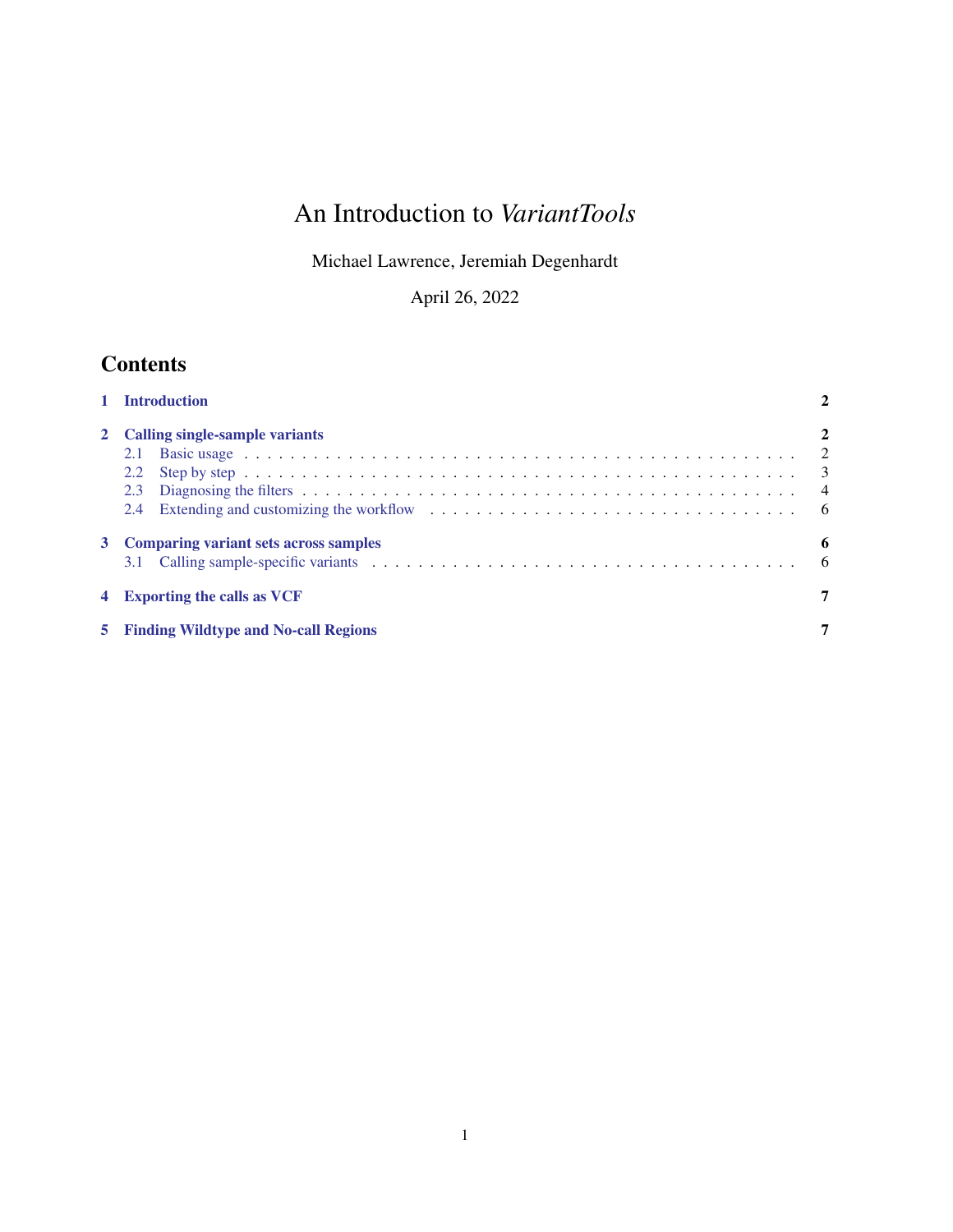## <span id="page-1-0"></span>1 Introduction

This vignette outlines the basic usages of the *VariantTools*package and the general workflow for loading data, calling single sample variants and tumor-specific somatic mutations or other sample-specific variant types (e.g., RNA editing). Most of the functions operate on alignments (BAM files) or datasets of called variants. The user is expected to have already aligned the reads with a separate tool, e.g., GSNAP via *gmapR*.

## <span id="page-1-1"></span>2 Calling single-sample variants

#### <span id="page-1-2"></span>2.1 Basic usage

For our example, we take paired-end RNA-seq alignments from two lung cancer cell lines from the same individual. H1993 is derived from a metastatis and H2073 is derived from the primary tumor.

Below, we call variants from a region around the p53 gene:

```
> library(VariantTools)
> bams <- LungCancerLines::LungCancerBamFiles()
> bam <- bams$H1993
> if (requireNamespace("gmapR", quietly=TRUE)) {
+ p53 <- gmapR:::exonsOnTP53Genome("TP53")
+ tally.param <- TallyVariantsParam(gmapR::TP53Genome(),
+ high_base_quality = 23L,
+ which = range(p53) + 5e4,
+ indels = TRUE, read_length = 75L)
+ called.variants <- callVariants(bam, tally.param)
+ } else {
+ data(vignette)
+ called.variants <- callVariants(tallies_H1993)
+ }
```
In the above, we load the genome corresponding to the human p53 gene region and the H1993 BAM file (stripped down to the same region). We pass the BAM, genome, read length and quality cutoff to the callVariants workhorse. The read length is not strictly required, but it is necessary for one of the QA filters. The value given for the high base quality cutoff is appropriate for Sanger and Illumina 1.8 or above. By default, the high quality counts are used by the likelihood ratio test during calling.

The returned called\_variants is a variant *GRanges*, in the same form as that returned by bam\_tally in the *gmapR* package. callVariants uses bam\_tally internally to generate the per-nucleotide counts (pileup) from the BAM file. Note that *gmapR* is only supported on UNIX-alikes (Linux, Mac OS X), so we load the precomputed tallies on other platforms. The result is then filtered to generate the variant calls. The *VCF* class holds similar information; however, we favor the simple tally *GRanges*, because it has a separate record for each ALT, at each position. *VCF*, the class and the file format, has a single record for a position, collapsing over multiple ALT alleles, and this is much less convenient for our purposes.

We can post-filter the variants for those that are clustered too closely on the genome:

> pf.variants <- postFilterVariants(called.variants)

We can subset the variants by those in an actual p53 exon (not an intron):

```
> subsetByOverlaps(called.variants, p53, ignore.strand = TRUE)
VRanges object with 3 ranges and 17 metadata columns:
     seqnames ranges strand ref alt
        <Rle> <IRanges> <Rle> <character> <characterOrRle>
```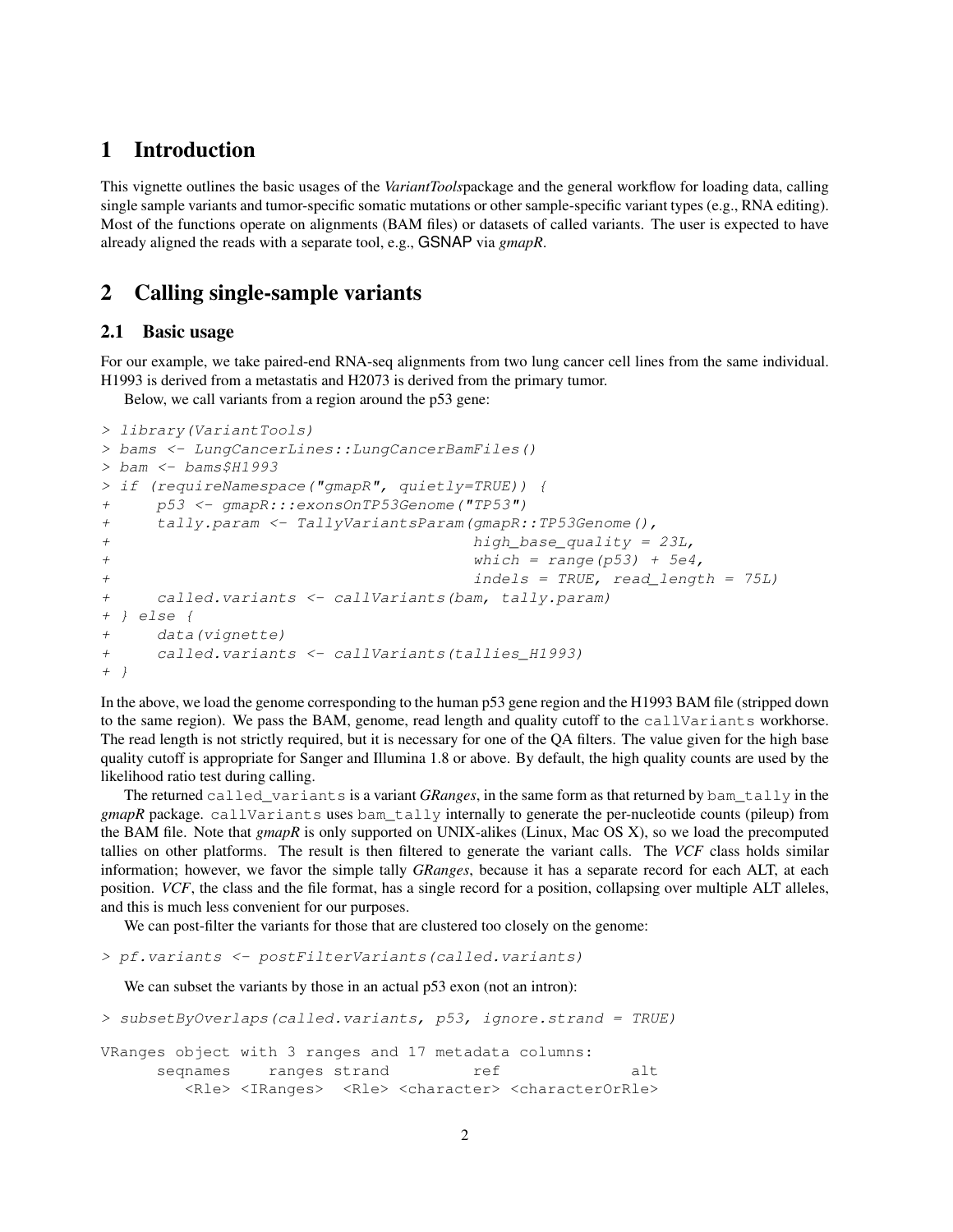| [1]               | <b>TP53</b>                                                                                                           | 1012459             | $^{\star}$          |                  | G                                                           |                     |                     | $\mathsf C$        |                               |
|-------------------|-----------------------------------------------------------------------------------------------------------------------|---------------------|---------------------|------------------|-------------------------------------------------------------|---------------------|---------------------|--------------------|-------------------------------|
| $\lceil 2 \rceil$ | <b>TP53</b>                                                                                                           | 1013114             | $^\star$            |                  | T                                                           |                     |                     | $\mathcal{C}$      |                               |
| $[3]$             | <b>TP53</b>                                                                                                           | 1014376             | $\star$             |                  | G                                                           |                     |                     | C                  |                               |
|                   | totalDepth                                                                                                            |                     | refDepth            |                  |                                                             | altDepth            |                     | sampleNames        |                               |
|                   | <integerorrle> <integerorrle> <integerorrle> <factororrle></factororrle></integerorrle></integerorrle></integerorrle> |                     |                     |                  |                                                             |                     |                     |                    |                               |
| $[1]$             |                                                                                                                       | 8                   |                     | 0                |                                                             | 8                   |                     |                    | $<$ NA $>$                    |
| [2]               |                                                                                                                       | 4                   |                     | Ω                |                                                             | 4                   |                     |                    | $<$ NA $>$                    |
| $[3]$             |                                                                                                                       | 4                   |                     | $\left( \right)$ |                                                             | 4                   |                     |                    | $<$ NA $>$                    |
|                   | softFilterMatrix   n.read.pos n.read.pos.ref raw.count.total                                                          |                     |                     |                  |                                                             |                     |                     |                    |                               |
|                   |                                                                                                                       | $<$ matrix>         | <integer></integer> |                  |                                                             | <integer></integer> |                     | $\langle$ integer> |                               |
| $[1]$             |                                                                                                                       |                     |                     | 8                |                                                             | 0                   |                     |                    | 8                             |
| $[2]$             |                                                                                                                       |                     |                     | 4                |                                                             | 0                   |                     |                    | 4                             |
| $[3]$             |                                                                                                                       |                     |                     | 3                |                                                             | ∩                   |                     |                    | 4                             |
|                   | count.plus count.plus.ref count.minus count.minus.ref                                                                 |                     |                     |                  |                                                             |                     |                     |                    |                               |
|                   | <integer></integer>                                                                                                   |                     | <integer></integer> |                  | <integer></integer>                                         |                     | <integer></integer> |                    |                               |
| [1]               | 6                                                                                                                     |                     |                     |                  | 2.                                                          |                     |                     | 0                  |                               |
| [2]               | $\Omega$                                                                                                              |                     | Ω                   |                  | 4                                                           |                     |                     | 0                  |                               |
| $[3]$             | 1                                                                                                                     |                     |                     |                  | 3                                                           |                     |                     |                    |                               |
|                   | count.del.plus count.del.minus read.pos.mean read.pos.mean.ref                                                        |                     |                     |                  |                                                             |                     |                     |                    |                               |
|                   | <integer></integer>                                                                                                   |                     | $\langle$ integer>  |                  |                                                             | <numeric></numeric> |                     |                    | <numeric></numeric>           |
| [1]               |                                                                                                                       | 0                   |                     | $\Omega$         |                                                             | 64.125              |                     |                    | NaN                           |
| [2]               |                                                                                                                       | 0                   |                     | $\Omega$         |                                                             | 49.750              |                     |                    | NaN                           |
| $\lceil 3 \rceil$ |                                                                                                                       | Ω                   |                     | $\Omega$         |                                                             | 31.500              |                     |                    | NaN                           |
|                   | read.pos.var read.pos.var.ref                                                                                         |                     |                     |                  |                                                             |                     |                     |                    | mdfne mdfne.ref count.high.nm |
|                   | <numeric></numeric>                                                                                                   |                     |                     |                  | <numeric> <numeric> <numeric></numeric></numeric></numeric> |                     |                     |                    | <integer></integer>           |
| $[1]$             | 990.984                                                                                                               |                     |                     | NA               | $17$                                                        |                     | NA                  |                    | 8                             |
| $[2]$             | 2435.938                                                                                                              |                     |                     | NA               | 17                                                          |                     | ΝA                  |                    | 4                             |
| $\lceil 3 \rceil$ | 1363.750                                                                                                              |                     |                     | NA               | 14                                                          |                     | ΝA                  |                    | 4                             |
|                   | count.high.nm.ref                                                                                                     |                     |                     |                  |                                                             |                     |                     |                    |                               |
|                   |                                                                                                                       | <integer></integer> |                     |                  |                                                             |                     |                     |                    |                               |
| $\lceil 1 \rceil$ |                                                                                                                       | 0                   |                     |                  |                                                             |                     |                     |                    |                               |
| [2]               |                                                                                                                       | 0                   |                     |                  |                                                             |                     |                     |                    |                               |
| [3]               |                                                                                                                       | $\Omega$            |                     |                  |                                                             |                     |                     |                    |                               |
|                   | seqinfo: 1 sequence from TP53_demo_3.2.2 genome<br>hardFilters(4): nonRef nonNRef readCount likelihoodRatio           |                     |                     |                  |                                                             |                     |                     |                    |                               |

The next section goes into further detail on the process, including the specific filtering rules applied, and how one might, for example, tweak the parameters to avoid calling low-coverage variants, like the one above.

#### <span id="page-2-0"></span>2.2 Step by step

The callVariants method for BAM files, introduced above, is a convenience wrapper that delegates to several low-level functions to perform each step of the variant calling process: generating the tallies, basic QA filtering and the actual variant calling. Calling these functions directly affords the user more control over the process and provides access to intermediate results, which is useful e.g. for diagnostics and for caching results. The workflow consists of three function calls that rely on argument defaults to achieve the same result as our call to callVariants above. Please see their man pages for the arguments available for customization.

The first step is to tally the variants from the BAM file. By default, this will return observed differences from the reference, excluding N calls and only counting reads above 13 in mapping quality (MAPQ) score. There are three read position bins: the first 10 bases, the final 10 bases, and the stretch between them (these will be used in the QA step).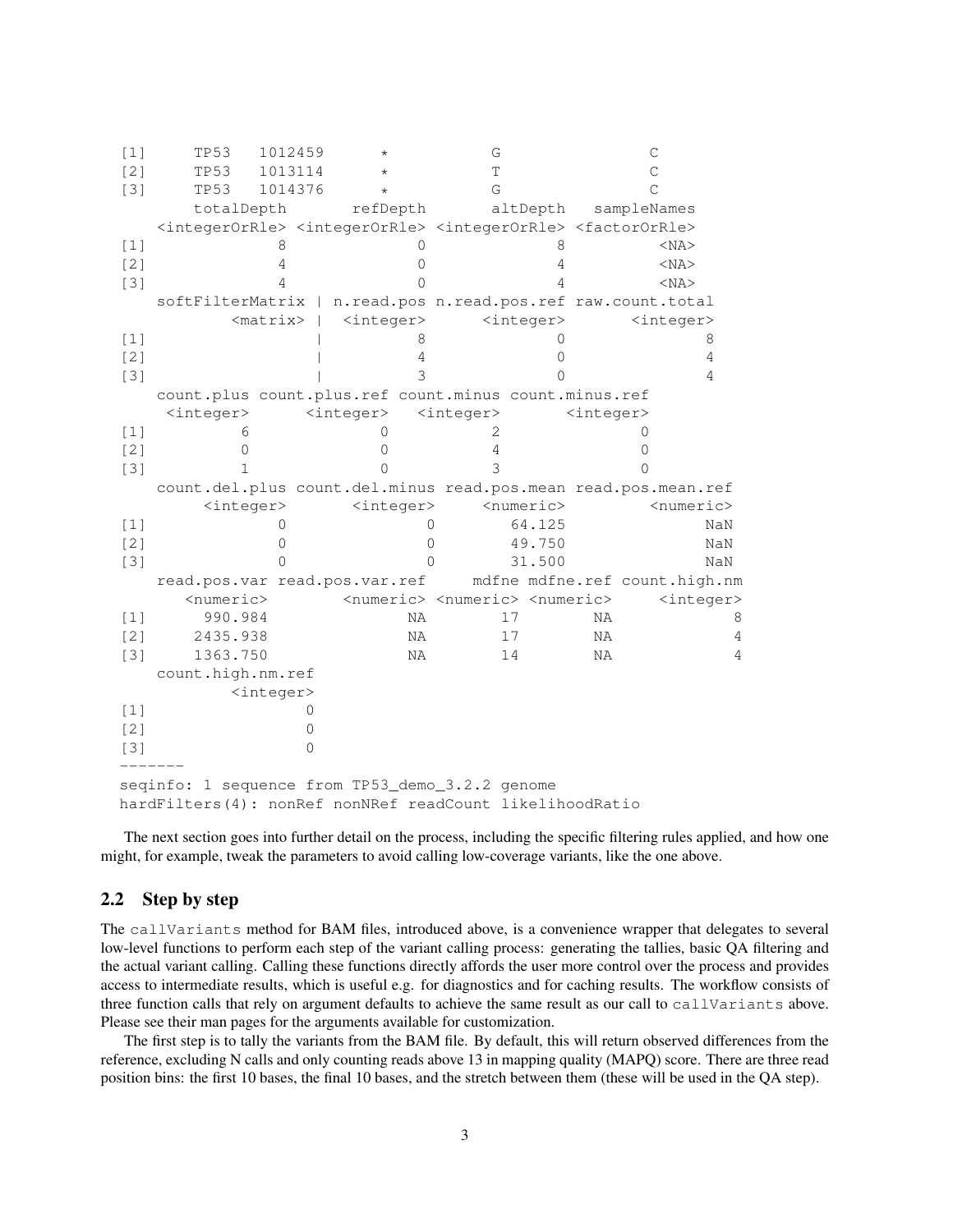```
> if (requireNamespace("gmapR", quietly=TRUE)) {
+ tallies_H1993 <- tallyVariants(bam, tally.param)
+ }
```
Unless one is running a variant caller in a routine fashion over familiar types of data, we highly recommend performing detailed QC of the tally results. *VariantTools* provides several QA filters that aim to expose artifacts, especially those generated during alignment. These filters are *not* designed for filtering during actual calling; rather, they are meant for annotating the variants during exploratory analysis. The filters include a check on the median distance of alt calls from their nearest end of the read (default passing cutoff >= 10), as well as a Fisher Exact Test on the per-strand counts vs. reference for strand bias (p-value cutoff: 0.001). The intent is to ensure that the data are not due to strand-specific nor read position-specific artifacts.

The qaVariants function will *soft* filter the variants via softFilter. No variants are removed; the filter results are added to the softFilterMatrix component of the object.

```
> qa.variants <- qaVariants(tallies_H1993)
> summary(softFilterMatrix(qa.variants))
  <initial> mdfne fisherStrand <final>
       88 16 83 11
```
The final step is to actually call the variants. The callVariants function uses a binomial likelihood ratio test for this purpose. The ratio is  $P(D|p = p_{lower})/P(D|p = p_{error})$ , where  $p_{lower} = 0.2$  is the assumed lowest variant frequency and  $p_{error} = 0.001$  is the assumed error rate in the sequencing (default: 0.001).

```
> called.variants <- callVariants(qa.variants)
```
The callVariants function applies an additional set of filters after the actual variant calling. These are known as "post" filters and consider the putative variant calls as a set, independent of the calling algorithm. Currently, there is only one post filter by default, and it discards variants that are clumped together along the chromosome, as these often result from mapping difficulties.

#### <span id="page-3-0"></span>2.3 Diagnosing the filters

The calls to qaVariants and callVariants are essentially filtering the tallies, so it is important to know, especially when faced with a new dataset, the effect of each filter and the effect of the individual parameters on each filter.

The filters are implemented as modules and are stored in a *FilterRules* object from the *IRanges* package. We can create those filters directly and rely on some *FilterRules* utilities to diagnose the filtering process.

Here we construct the *FilterRules* that implements the qaVariants function. Again, we rely on the argument defaults to generate the same answer.

> qa.filters <- VariantQAFilters()

We can now ask for a summary of the filtering process, which gives the number of variants that pass each filter, separately and then combined:

```
> summary(qa.filters, tallies_H1993)
 <initial> mdfne fisherStrand <final>
      88 16 83 11
```
Now we retrieve only the variants that pass the filters:

> qa.variants <- subsetByFilter(tallies\_H1993, qa.filters)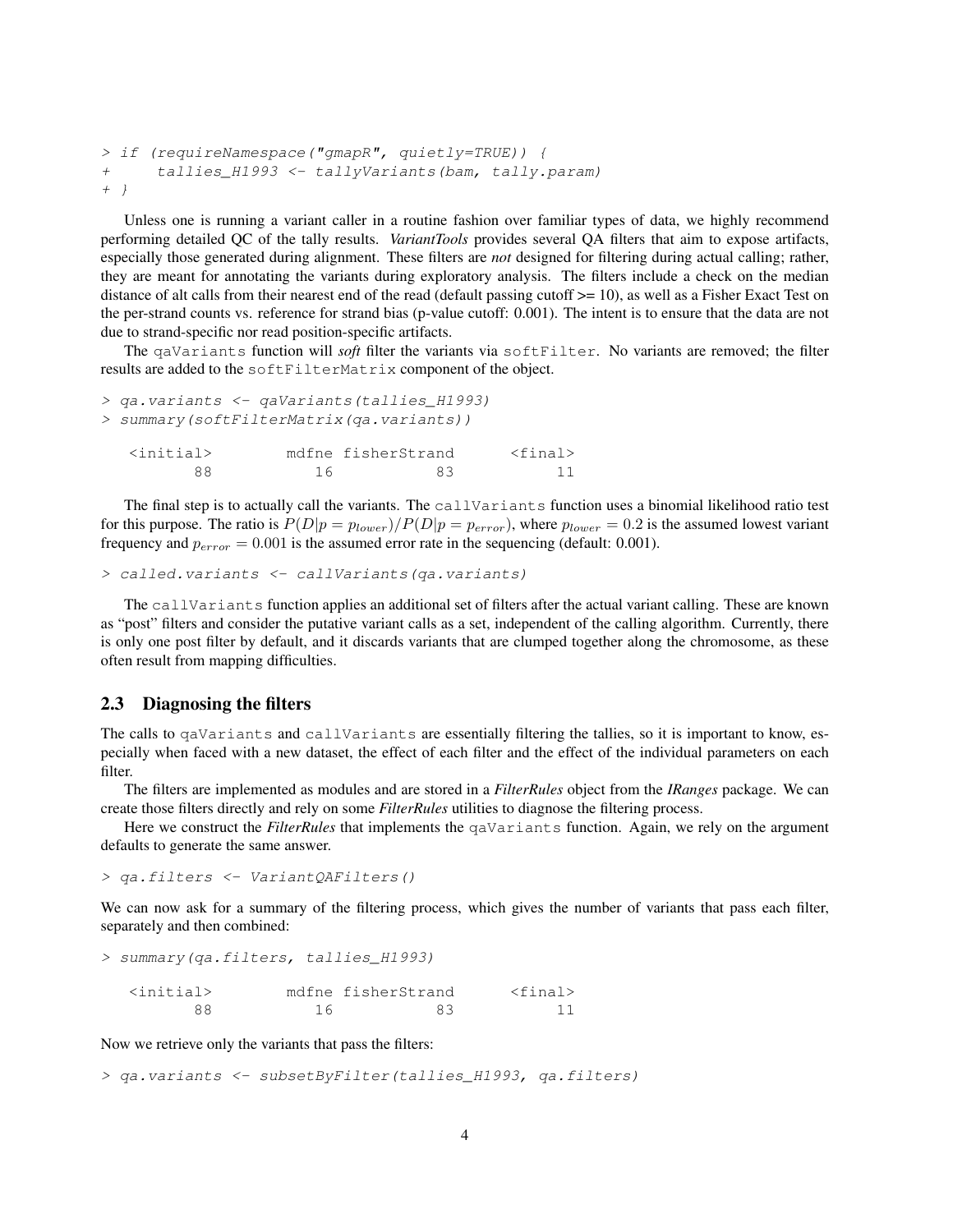We could do the same, except modify a filter parameter, such as the p-value cutoff for the Fisher Exact Test for strand bias:

```
> qa.filters.custom <- VariantQAFilters(fisher.strand.p.value = 1e-4)
> summary(qa.filters.custom, tallies_H1993)
  <initial> mdfne fisherStrand <final>
       88 16 83 11
```
To get a glance at the additional variants we are discarding compared to the previous cutoff, we can subset the filter sets down to the Fisher strand filter, evaluate the old and new filter, and compare the results:

```
> fs.original <- eval(qa.filters["fisherStrand"], tallies_H1993)
> fs.custom <- eval(qa.filters.custom["fisherStrand"], tallies_H1993)
> tallies_H1993[fs.original != fs.custom]
VRanges object with 0 ranges and 17 metadata columns:
   seqnames ranges strand ref alt
      <Rle> <IRanges> <Rle> <character> <characterOrRle>
       totalDepth refDepth altDepth sampleNames
   <integerOrRle> <integerOrRle> <integerOrRle> <factorOrRle>
   softFilterMatrix | n.read.pos n.read.pos.ref raw.count.total
            <matrix> | <integer> <integer> <integer>
   count.plus count.plus.ref count.minus count.minus.ref count.del.plus
    <integer> <integer> <integer> <integer> <integer>
   count.del.minus read.pos.mean read.pos.mean.ref read.pos.var
         <integer>
<numeric>
<numeric>
<numeric>
<numeric>
<numeric>
<numeric>
<mumeric>
<mumeric>
<mumeric>
<mumeric>
<mumeric>
<mumeric>
<mumeric>
<mumeric>
<mumeric>
<mumeric>
<mumeric>
<mumeric>
<mumeric>
<mumeric>
<mumeric>
<m
   read.pos.var.ref mdfne mdfne.ref count.high.nm count.high.nm.ref
          <numeric> <numeric> <numeric> <integer> <integer>
  seqinfo: 1 sequence from TP53_demo_3.2.2 genome
  hardFilters: NULL
```
Below, we demonstrate how one might add a mask to e.g. filter out variants in low complexity regions, where mapping errors tend to dominate:

```
> if (requireNamespace("gmapR", quietly=TRUE)) {
    tally.param@mask <- GRanges('TP53", IRanges(1010000, width=10000))+ tallies_masked <- tallyVariants(bam, tally.param)
+ }
```
We can also diagnose the filters for calling variants after basic QA checks.

```
> calling.filters <- VariantCallingFilters()
> summary(calling.filters, qa.variants)
   <initial> nonRef nonNRef readCount
       11 11 11 3
likelihoodRatio <final>
        11 3
```
Check how the post filter would perform prior to variant calling:

```
> post.filters <- VariantPostFilters()
> summary(post.filters, qa.variants)
```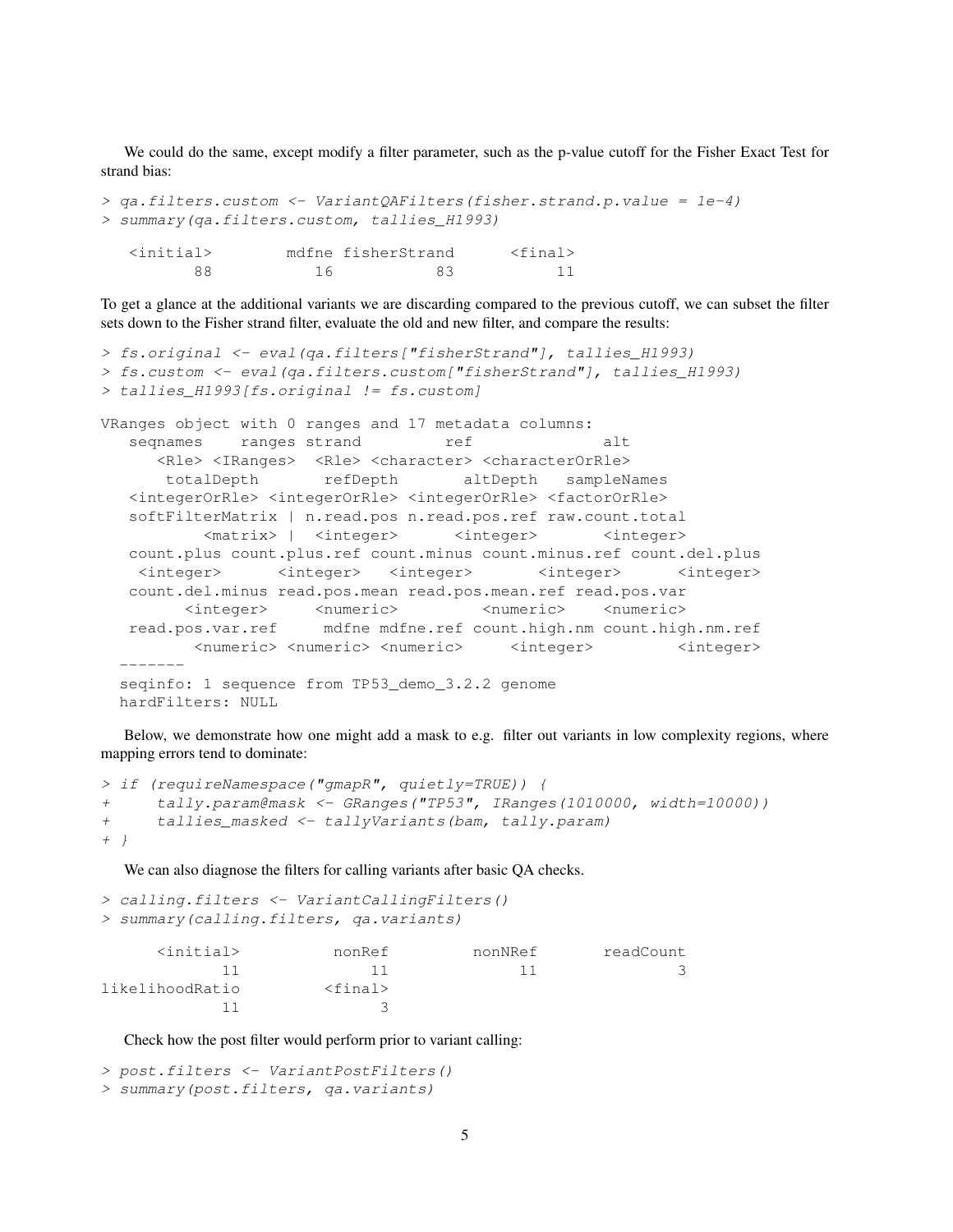| <initial> avqNborCount</initial> | $<$ final> |
|----------------------------------|------------|
|                                  |            |

What about if we preserved the ones we have already called?

```
> post.filters <- VariantPostFilters(whitelist = called.variants)
> summary(post.filters, qa.variants)
  <initial> avgNborCount <final>
        11 11 11
```
#### <span id="page-5-0"></span>2.4 Extending and customizing the workflow

Since the built-in filters are implemented using *FilterRules*, it is easy to mix and match different filters, including those implemented externally to the *VariantTools* package. This is the primary means of extending and customizing the variant calling workflow.

### <span id="page-5-1"></span>3 Comparing variant sets across samples

So far, we have called variants for the metastatic H1993 sample. We leave the processing of the primary tumor H2073 sample as an exercise to the reader and instead turn our attention to detecting the variants that are specific to the metastatic sample, as compared to the primary tumor.

#### <span id="page-5-2"></span>3.1 Calling sample-specific variants

The function callSampleSpecificVariants takes the case (e.g., tumor) sample and control (e.g., matched normal) sample as input. In our case, we are comparing the metastatic line (H1993) to the primary tumor line (H2073) from the same patient, a smoker. To avoid inconsistencies, it is recommended to pass BAM files as input, for which tallies are automatically generated, subjected to QA, and called as variants vs. reference, prior to determining the sample-specific variants.

Here, we find the somatic mutations from a matched tumor/normal pair. Since we are starting from BAM files, we have to provide tally.param for the tally step.

```
> if (requireNamespace("gmapR", quietly=TRUE)) {
+ tally.param@bamTallyParam@indels <- FALSE
+ somatic <- callSampleSpecificVariants(bams$H1993, bams$H2073,
+ tally.param)
+ } else {
+ somatic <- callSampleSpecificVariants(called.variants, tallies_H2073,
+ coverage_H2073)
+ }
```
This can be time-consuming for the entire genome, since the tallies need to be computed. To avoid repeated computation of the tallies, the user can pass the raw tally *GRanges* objects instead of the BAM files. This is less safe, because anything could have happened to those *GRanges* objects.

The QA and initial calling are optionally controlled by passing *FilterRules* objects, typically those returned by VariantQAFilters and VariantCallingFilters, respectively. For controlling the final step, determining the sample-specific variants, one may pass filter parameters directly to callSampleSpecificVariants. Here is an example of customizing some parameters.

```
> calling.filters <- VariantCallingFilters(read.count = 3L)
> if (requireNamespace("gmapR", quietly=TRUE)) {
```